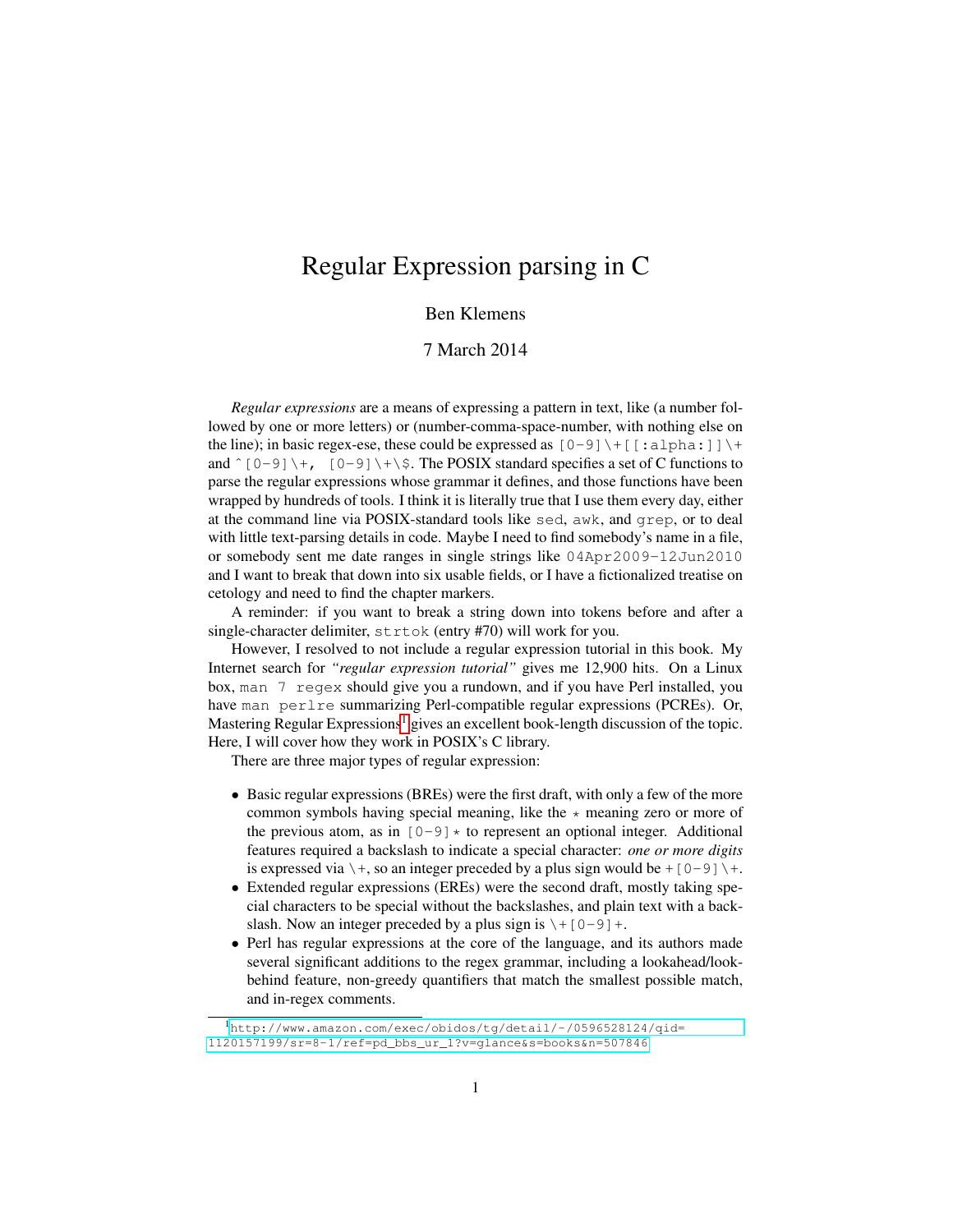The first two types of regular expression are implemented via a small set of functions. Being defined in POSIX, they are probably part of your standard library. PCREs are available via libpcre, which you can download from online or via your package manager. See man pcreapi for details of its functions. Glib provides a convenient wrapper for libpcre.

The example below, for example, compiles on Linux and Mac without any compiler flags beyond the usual necessities:

CFLAGS="−g −Wall −O3 −−std=gnu11" make regex

The POSIX and PCRE interfaces have a common four-step procedure:

- Compile the regex via regcomp or pcre\_compile
- Run a string through the compiled regex via reqexec or pcre exec.
- If you marked substrings in the regular expression to pull out (see below), copy them from the base string using the offsets returned by the regexec or pcre\_exec function.
- Free the internal memory used by the compiled regex.

The first two steps and the last step can be executed with a single line of code each, so if your question is only whether a string matches a given regular expression, then life is easy. I won't go into great detail about the flags and details of usage of regcomp, regexec, and regfree here because the page of the POSIX standard about them is reprinted in the Linux and BSD man pages (try man regexec), and there are *many* websites devoted to reprinting those man pages.

If you need to pull substrings, things get a little more complicated. Parens in a regex indicate that the parser should retrieve the match within that string (even if it only matches the null string). Thus, the ERE pattern  $\int (\cdot \cdot \cdot) \circ$ " matches the string "hello", and as a side-effect, stores the largest possible match for the  $\cdot \cdot$ , which is hell. BREs work the same but with backslashes : " $\langle . \star \rangle$  o". The third argument to the regexec function is the number of parenthesized subexpressions in the pattern; I call it matchcount in the example below. The fourth argument to regexec is an array of matchcount+1 regmatch\_t elements. The regmatch\_t has two elements: rm\_so marking the start of the match and rm\_eo marking the end. The zeroth element of the array will have the start and end of the match of the entire regex (imagine parens around the entire pattern), and subsequent elements have the start and end of each parenthesized subexpression, ordered by where their open-parens are in the pattern.

By way of foreshadowing, here is the header, listing the two utility functions provided by the sample code at the end of this segment. The regex\_match function+macro+struct allows named, optional arguments, as per a previous blog post (entry #100).

#### typedef struct {

```
const char ∗string;
const char ∗regex;
char ∗∗∗substrings;
Bool use_case;
```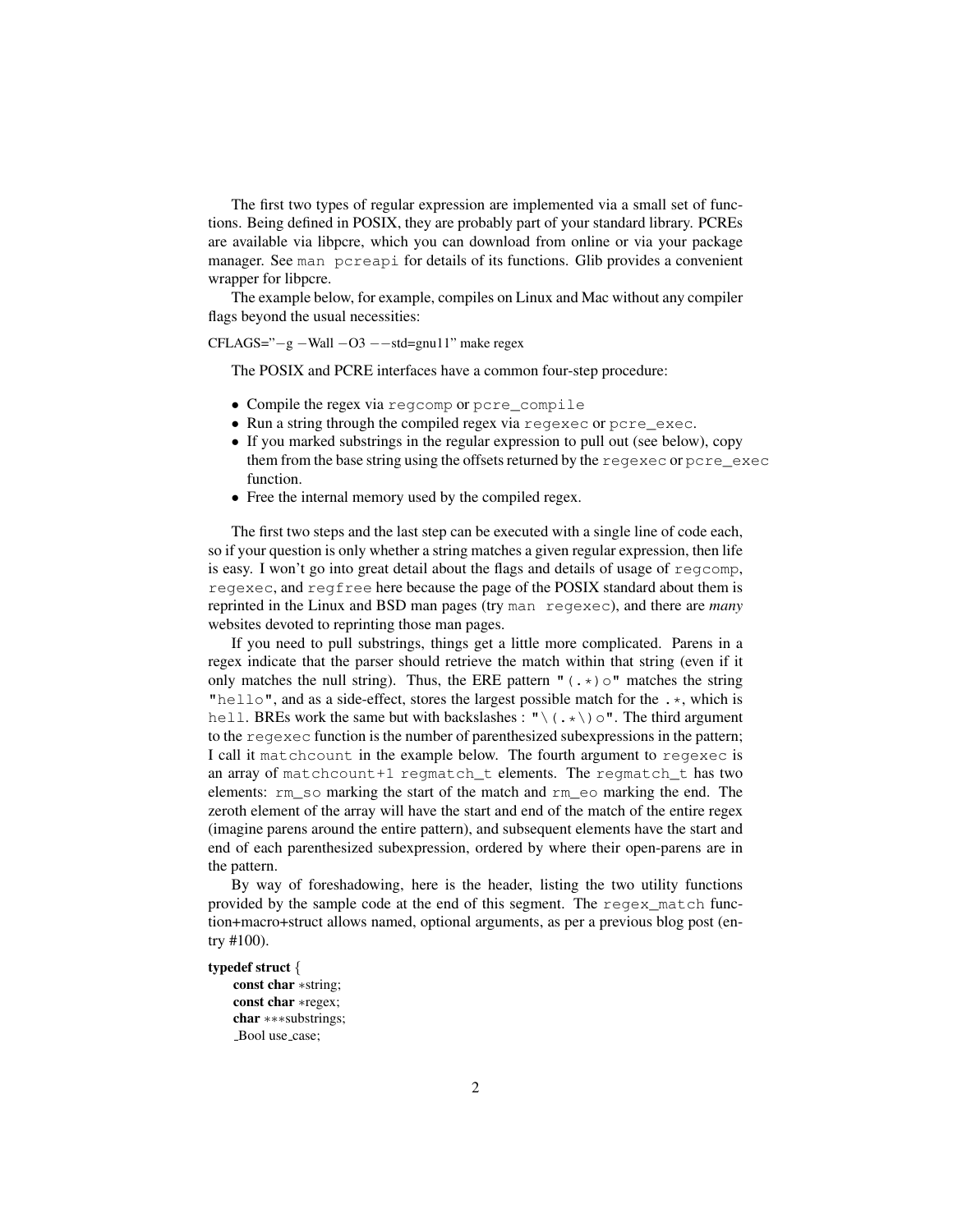} regex\_fn\_s;

 $\# \text{define } \text{regex\_match}(\ldots) \text{regex\_match\_base}((\text{regex\_fn\_s})_{\text{--}}\text{VA\_ARGS\_})$ 

int regex\_match\_base(regex\_fn\_s in);

char ∗ search and replace(char const ∗base, char const∗search, char const ∗replace);

We need a separate search and replace function, because POSIX doesn't provide one. Unless the replacement is exactly the same length as what it is replacing, the operation requires reallocating the original string. But we already have the tools to break a string into substrings, so the search\_and\_replace uses parenthesized substrings to break down a function into substrings, and then rebuilds a new string, inserting the replacement part at the appropriate point.

It returns NULL on no match, so you could do a global search and replace via

```
char ∗s2;
while((s2 = search_and\_replace(long\_string, pattern))){
    char *tmp = long\_string;long\_string = s2;free(tmp);
}
```
There are inefficiencies here: the regex\_match function recompiles the string every time, and the global search-and-replace would be more efficient if it used the fact that everything up to result  $[1]$ . rm eo does not need to be re-searched. In this case, we can use C as a prototyping language for C: write the easy version, and if the profiler shows that these inefficiencies are a problem, replace them with more efficient code.

Here is the code. The lines where key events in the above discussion occur are marked, with some additional notes at the end. There is a test function at the end showing some simple uses of the provided functions.

To compile this, you'll need  $\text{stopif.h; get it from GitHub}^2$  $\text{stopif.h; get it from GitHub}^2$ .

```
#define GNU SOURCE //cause stdio.h to include asprintf
#include "stopif.h"
#include \langle regex.h>#include "regex_fns.h"
#include <string.h> //strlen
#include <stdlib.h> //malloc, memcpy
static int count parens(const char ∗string){ //(1)
    int out = 0:
    int last_was_backslash = 0;
    for(const char *step=string; *step !='\0'; step++){
        if (∗step == '\\' && !last was backslash){
             last_was_backslash = 1;
             continue;
        }
```
<span id="page-2-0"></span><sup>2</sup><https://github.com/b-k/21st-Century-Examples/blob/master/stopif.h>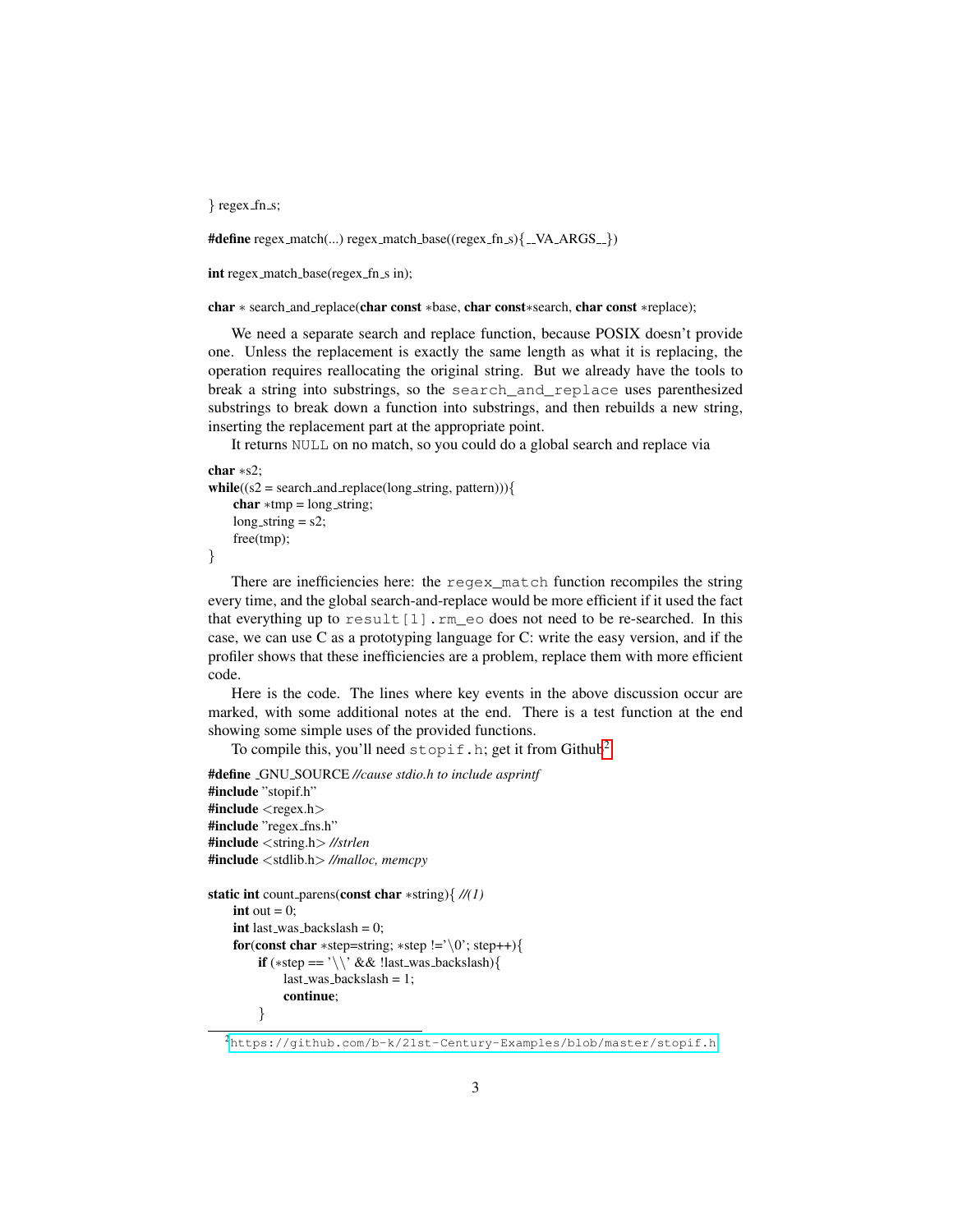```
if (∗step == ')' && !last was backslash)
             out++;
         last\_was_backslash = 0;}
    return out;
}
int regex_match_base(regex_fn_s in){
    Stopif(!in.string, return −1, "NULL string input");
    Stopif(!in.regex, return −2, "NULL regex input");
    regex_t re;
    int matchcount = 0;
    if (in.substrings) matchcount = count_parens(in.regex);
    regmatch_t result[matchcount+1];
    int compiled ok = !regcomp(&re, in.regex, REG EXTENDED //(2)
                                                 + (in.use case ? 0 : REG ICASE)
                                                 + (in.substrings ? 0 : REG NOSUB) );
    Stopif(!compiled_ok, return -3, "This regular expression didn't compile: \"%s\"", in.
          regex);
    int found = !regexec(&re, in.string, matchcount+1, result, 0); //(3)
    if (!found) return 0;
    if (in.substrings){
          ∗in.substrings = malloc(sizeof(char∗) ∗ matchcount);
          char ∗∗substrings = ∗in.substrings;
         //match zero is the whole string; ignore it.
         for (int i=0; i \lt matchcount; i++){
             if (result[i+1].rm eo > 0){//GNU peculiarity: match−to−empty marked with −1.
                  \intint length of match = result[i+1].rm eo - result[i+1].rm so;
                  substrings[i] = malloc(strlen(in string)+1);memcpy(substrings[i], in.string + result[i+1].rm_so, length_of_match);
                  substrings[i][length_of_match] = '\0;
             } else { //empty match
                  substrings[i] = malloc(1);substrings[i][0] = \sqrt{0};
             }
         }
         in.string += result[0].rm eo; //end of whole match;
    }
    regfree(&re); //(4)
    return matchcount;
}
char ∗ search and replace(char const ∗base, char const∗search, char const ∗replace){
    char ∗regex, ∗out;
    asprintf(&regex, "(.∗)(%s)(.∗)", search); //(5)
    char ∗∗substrings;
    int match_ct = regex_match(base, regex, &substrings);
    \textbf{if}(\text{match\_ct} < 3) \textbf{ return NULL};
```
4